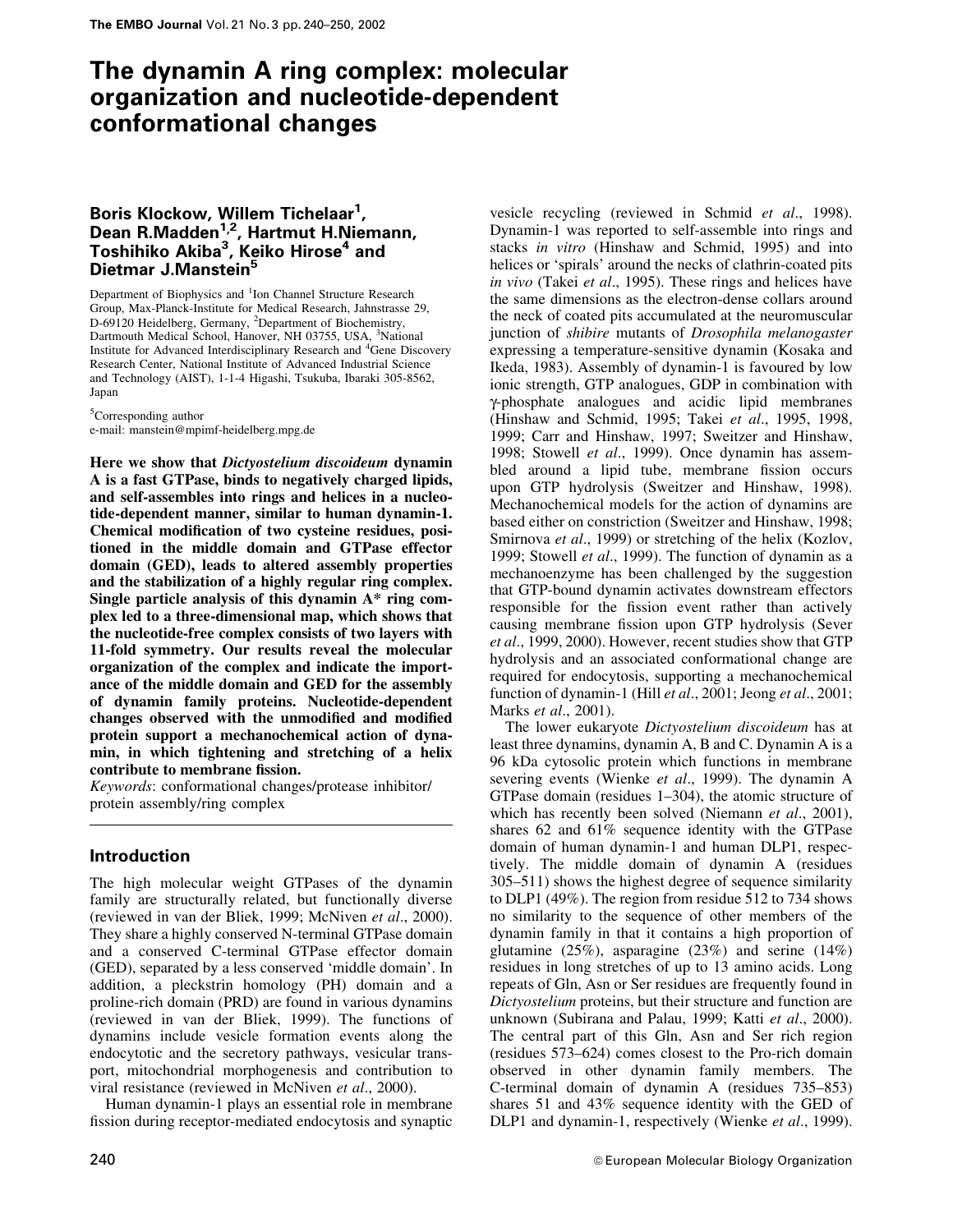Here we show that dynamin A, similar to human dynamin-1, forms ring-like structures and helical assemblies in a nucleotide-dependent fashion. A covalently modified form of the protein, obtained in the presence of the protease inhibitor N-CBZ-L-phenylalanine chloromethyl ketone (ZPCK), displayed normal GTPase activity but altered assembly properties. The modified protein, dynamin A\*, formed highly regular and stable ring complexes in the absence of nucleotides. Using single particle analysis, we reconstructed the three-dimensional structure of the nucleotide-free dynamin A\* ring complex, revealing details of its molecular organization. In addition, the ring complex was analysed in the presence of the `nonhydrolysable' GTP analogue GppNHp to determine nucleotide-dependent structural changes. Based on these data, we propose a model for the mechanochemical action of dynamins in membrane fission.

## Results

#### **Dynamin A purification**

We have shown previously that disruption of the gene encoding dynamin A disturbs endosomal trafficking in D.discoideum (Wienke et al., 1999). In complementation experiments to rescue this phenotype, we observed that dynamin A can be overproduced up to 20-fold compared with wild-type levels in *D.discoideum* without affecting the viability or growth of the cells. Here, we used these overproducing cells to study the biochemical and structural properties of dynamin A in detail. In the first step of the purification, dynamin A is separated from soluble proteins in the whole-cell lysate by sedimentation at 30 000 g. Dynamin A could be effectively extracted from the resulting pellet fraction by homogenizing it in buffers containing 300 mM NaCl and 5 mM Mg2+-GTP. Other nucleotides, including GDP, ATP and ADP, were tested but had no significant effect on the solubility of dynamin A  $(data not shown)$ . Purification of dynamin A was greatly facilitated by the combined centrifugation and GTP extraction step, and the protein could subsequently be purified to homogeneity by an additional DEAE chromatography step. The purified protein displayed cooperative GTPase activity. The apparent  $k_{cat}$  increased  $\sim$ 10-fold over a dynamin A concentration range of  $1-20 \mu M$  (Figure 1C).

#### Lipid binding by dynamin A

Co-sedimentation studies showed that dynamin A remained soluble in the absence of lipid vesicles and when mixed with phosphatidylethanolamine (PtdEth) vesicles, but was found partially in the pellet when incubated with phosphatidylserine (PtdSer) vesicles (data not shown). Since neutral PtdEth differs from negatively charged PtdSer only by the lack of a charged carboxyl group, these results argue for the preferred binding of dynamin A to negatively charged phospholipid membranes. The lipid binding properties of dynamin A were further examined by testing the protein's ability to interact with 12 different lipids that were spotted on a nitrocellulose membrane. Figure 2A shows that the GDP-bound form of dynamin A did not interact with any of the lipids. However, in the presence of GppNHp, binding to phosphatidic acid and



Fig. 1. GTPase activity of dynamin A. (A) GTPase activity of  $1 \mu$ M dynamin A at 20°C as a function of GTP concentration. Values of 68 µM for  $K_M$  and 0.17/s for  $k_{cat}$  were determined with freshly purified dynamin A. (B) Hydrolysis of GTP and GppNHp by dynamin A\*, the modified form of the enzyme. Complete hydrolysis of 1 mM GTP by 1 µM dynamin A\* occurred with  $\tau_{1/2}$  = 70 min at 20°C. No significant hydrolysis of 1 mM GppNHp could be detected following a 12 h incubation with 1  $\mu$ M dynamin A at 20 $^{\circ}$ C. (C) Cooperativity of the GTPase activity of dynamin A. The apparent  $k_{\text{cat}}$  increased significantly with increasing dynamin A concentration. A fit of the data to the equation  $k_{obs} = V_{max} \times [dynamic]$  A]<sup>n</sup>/([dynamin A]<sup>n</sup> + k<sup>n</sup>) is shown, with  $V_{\text{max}} = 0.43 \pm 0.04$ /s,  $k = 4.75 \pm 0.6$  µM and  $n = 2.1 \pm 0.4$ . The specific activity of dynamin A decreased upon storage at  $80^{\circ}$ C and up to 3-fold higher values for  $V_{\text{max}}$  were measured with freshly purified protein.

several phosphatidylinositol phosphates was observed (Figure 2A). Electron microscopy (EM) of negatively stained samples revealed spherical liposomes of various sizes in the absence of dynamin A (Figure 2B). Addition of 2  $\mu$ M dynamin A and 1 mM GTP- $\gamma$ S led to the formation of branched networks, never observed in the absence of lipids (Figure 2C). Similar results were obtained when GppNHp was used instead of GTP- $\gamma$ S (data not shown).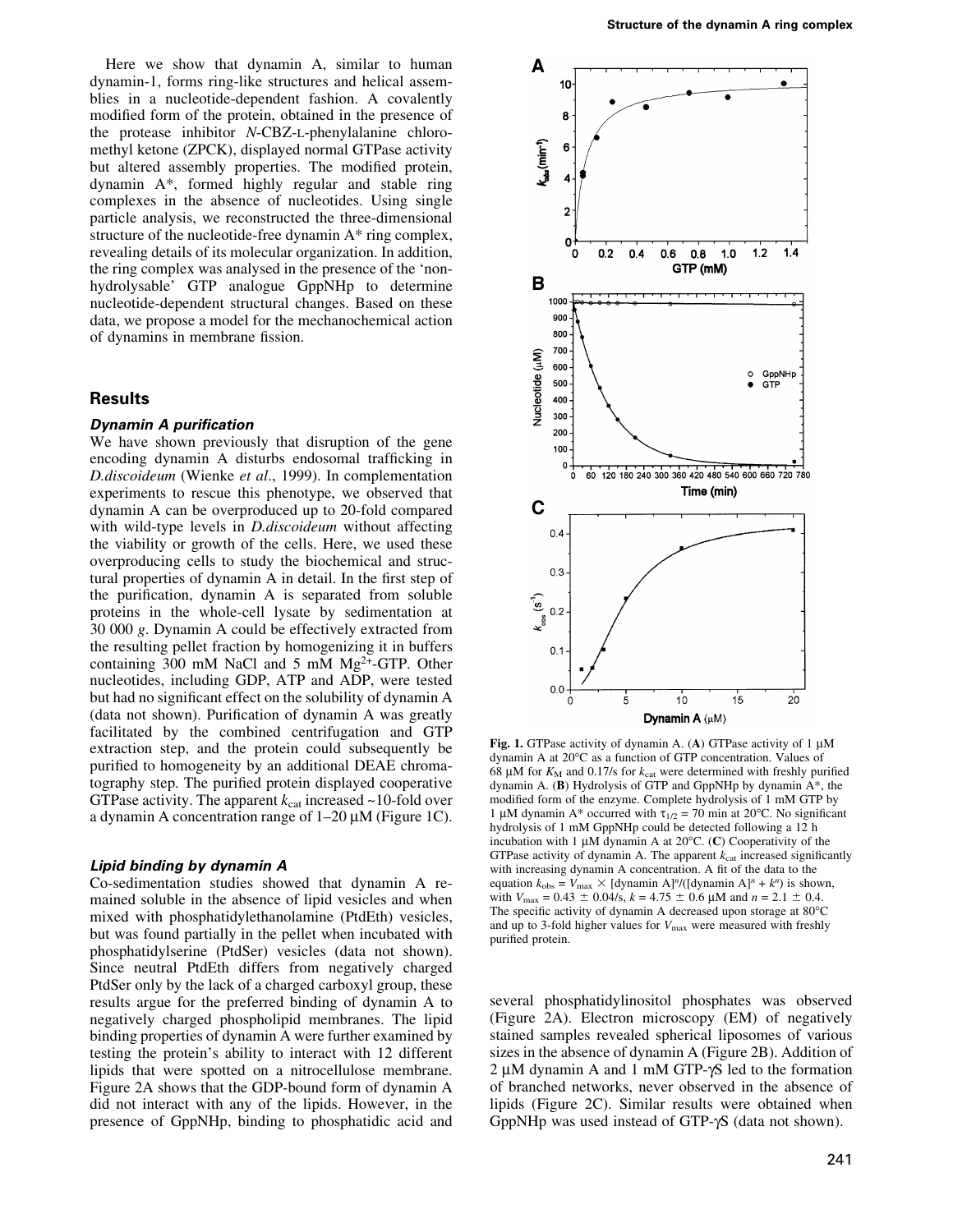

Fig. 2. Interaction of dynamin A with lipids. (A) Membranes with immobilized lipids were incubated with  $20 \mu g/ml$  dynamin A in the presence of 1 mM GppNHp or 1 mM GDP at 4°C overnight. Antibody PAD1 was used for detection (Wienke et al., 1999). Only in the presence of GppNHp did dynamin A bind to PtdIns, PtdInsP, PtdInsP<sub>2</sub>, PtdIns $P_3$  and phosphatidic acid. The following lipids (100 pmol) were spotted on the membrane: (1) D-myo-phosphatidylinositol (PtdIns); (2) PtdIns (animal); (3) PtdIns (soy); (4) D-myo-phosphatidylinositol 3-phosphate [PtdIns(3)P]; (5) PtdIns(4)P; (6) PtdIns(4)P (animal); (7) PtdIns(5)P; (8) PtdEth (natural); (9) phosphatidylcholine (natural); (10) D-myo-phosphatidylinositol 3,4-bisphosphate [PtdIns(3,4) $P_2$ ]; (11) PtdIns(3,5)P<sub>2</sub>; (12) PtdIns(4,5)P<sub>2</sub>; (13) PtdIns(4,5)P<sub>2</sub> (animal); (14) D-myo-phosphatidylinositol 3,4,5-trisphosphate [PtdIns(3,4,5)P3]; (15) phosphatidic acid (natural); (16) PtdSer (natural). All synthetic phosphoinositides are D(+)-sn-1,2-di-O-hexadecanoylglyceryl, 3-Ophospho linked. (B) Spherical liposomes were observed in samples containing extruded lipids without added dynamin A. (C) Networks of tubular structure were observed after addition of dynamin A and  $GTP-\gamma S$  to the mixture of extruded lipids. Magnification in  $(B)$  and (C) is the same; the scale bar represents 50 nm.

# Nucleotide-dependent oligomerization of dynamin A

EM was used to study the morphology of negatively stained dynamin A in different nucleotide states. In the absence of guanine nucleotides, dynamin A formed round structures with a diameter of 32 nm and irregular assemblies that consist of short helices with a diameter of  $\sim$ 30 nm connected to strings of density  $\sim$ 6 nm in diameter (Figure 3A).

Addition of GppNHp to apo-dynamin A induced formation of long filamentous assemblies with a diameter of  $\sim$ 30 nm (Figure 3B). The irregular nature of the assemblies makes it difficult to unambiguously identify them as either helices or stacks of closed rings; however, a helical nature is suggested by the frequent observation of ~6 nm diameter density connecting adjacent regions of filamentous assemblies. A similar shift from round structures to filamentous assemblies was also observed after addition of GDP-AlF<sub>x</sub> and GTP- $\gamma$ S. However, the filamentous assemblies formed in the presence of GDP $-AIF_x$  were less regular in appearance (Figure 3C). GDP appeared to destabilize higher oligomeric structures. Ring-like structures and larger assemblies were rarely observed after addition of GDP or extended incubation with GTP (Figure 3D).

## Assembly of dynamin A\*

Different assembly behaviour was observed when the protein was purified in the presence of ZPCK, which leads to the modification of two cysteine residues. Modified dynamin A (dynamin A\*) appeared exclusively to form ring complexes in the absence of nucleotides (Figure 4A). These ring complexes are highly stable and remained the dominant form even in the presence of GDP or GTP (data not shown). Nevertheless, dynamin A\* was able to bind and hydrolyse GTP (Figure 1B).

Binding of GppNHp led to the formation of short filamentous assemblies in addition to ring-like structures (Figure 4B), some of which resemble the nucleotide-free ring complexes. To confirm that the GTP analogue GppNHp is not hydrolysed during the incubation prior to fixation, we measured the rate of GppNHp turnover by dynamin A\*. After 12 h at 20°C, no hydrolysis of 1 mM GppNHp by 1  $\mu$ M dynamin A\* was detectable, whereas 1 mM GTP was completely hydrolysed with a half-life of 70 min (Figure 1B). Normal dynamin A could be converted to the modified form by incubation with ZPCK and GTP, as determined by electron microscopic examination. Incubation with ZPCK alone had no effect. Mass spectroscopy analysis revealed that the modifications occur at residues C375 and C831 (A.Schlosser, B.Klockow, D.J.Manstein and W.Lehmann, unpublished results).

## Structure of the dynamin A\* ring complex

The highly uniform rings formed by dynamin A\* were investigated to elucidate the structure of the nucleotidefree ring complex. Eight hundred and ninety-eight top views were subjected to bias-free symmetry analysis (Dube et al., 1993), as described in Materials and methods and shown in Figure 5. Briefly, following translational alignment, rotational symmetry was detected by multivariate statistical analysis (MSA) and eigenvector analysis (van Heel and Frank, 1981). The eigenvectors of a dataset define the main differences between the individual images. As the eigenvectors are themselves images ('eigenimages'; van Heel 1984, 1989), they reflect these differences, including the symmetry properties of the analysed structure (Dube et al., 1993). The eigenimages obtained for the top views of the dynamin A\* ring complex reveal an 11-fold rotational symmetry (Figure 5C). The absence of eigenimages with other rotational symmetries indicates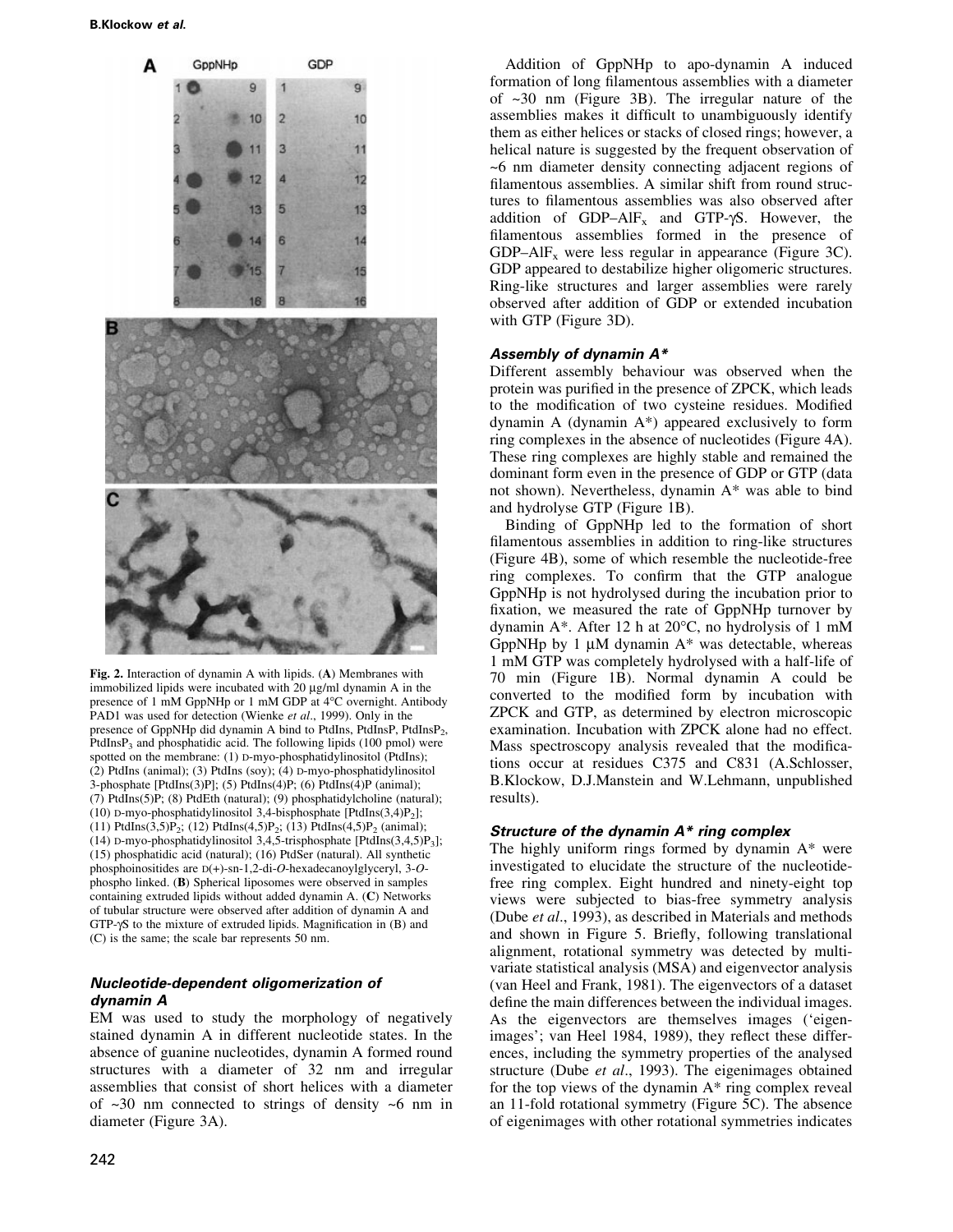

Fig. 3. Micrographs showing the nucleotide-dependent assembly behaviour of purified dynamin A. (A) In the absence of nucleotide, dynamin A forms round structures and loose filamentous structures that are frequently connected to the round structures or short helical assemblies. These structures are stable in 150 mM NaCl. (B) Addition of GppNHp induces the formation of long filamentous assemblies. The irregular nature of the assemblies makes it difficult to identify them unambiguously as either helices or stacks of closed rings; however, a helical nature is suggested by the frequent observation of ~6 nm diameter density connecting adjacent regions of filamentous assemblies. (C) Long filamentous assemblies were also observed in the presence of GDP $-AIF_x$ . (D) Ring-like structures and other forms of assembled dynamin A were rarely observed in the presence of GDP, where unassembled protein appears to dominate. The scale bar represents 50 nm.



Fig. 4. Micrographs showing nucleotide-free dynamin A\* and dynamin A\* complexed with GppNHp. Addition of ZPCK in the presence of GTP leads to the modification of cysteine residues C375 and C831.  $(A)$  The modified protein exclusively forms ring-like structures in the absence of nucleotide. (B) Ring-like structures and short, regular filamentous assemblies were observed in the presence of GppNHp.

that the composition of the ring complexes is highly uniform. Rotational alignment and classification yielded nine highly similar classes of ring complexes, of which one was picked as a representative reference image. All individual images were aligned onto this reference image and its mirror image by multi-reference analysis. Subsequent classification led to indistinguishable superpositions (Figure 5D), confirming the uniform composition of the ring complexes and allowing the superimposition of all 898 top views. The resulting averaged image shows the ring complex in projection (Figure 6A) and has a resolution of  $25$  Å as determined by Fourier ring correlation. The image shows the complex to be composed of two concentric rings, each with 11-fold symmetry. On the outer ring, globular masses are visible with low-density connections to the inner ring. The inner ring forms spikelike structures pointing towards the centre. The maximum diameter of the ring complex is 32 nm and the minimum diameter (at the tip of the spike-like structures) is 12 nm. The diameters of the two concentric rings determined from the rotationally averaged image are 26 nm for the outer and 18 nm for the inner ring. The 11-fold symmetry of both rings suggests that the complex consists of  $11n$ asymmetric units, each containing a segment of the outer and the inner ring.

To gain three-dimensional structural information, we also analysed 310 side views of single dynamin A\* ring complexes, which are orthogonal to the top views described above. The resulting averaged image has low density within the ring, presumably due to conformational flexibility, but at the periphery distinct masses form the outer and inner rings (Figure 6B). The apparent 2-fold symmetry of the side view implies that the entire complex consists of two layers. This is not noticeable in the top view, indicating that the two layers superimpose well when the ring complex is observed along the central axis. To obtain a more detailed view of the molecular organization of the complex, a three-dimensional map of the dynamin A\* ring complex was calculated by angular reconstitution, using the top view and 10 classes of side views (Figure 6C). As suggested by the projection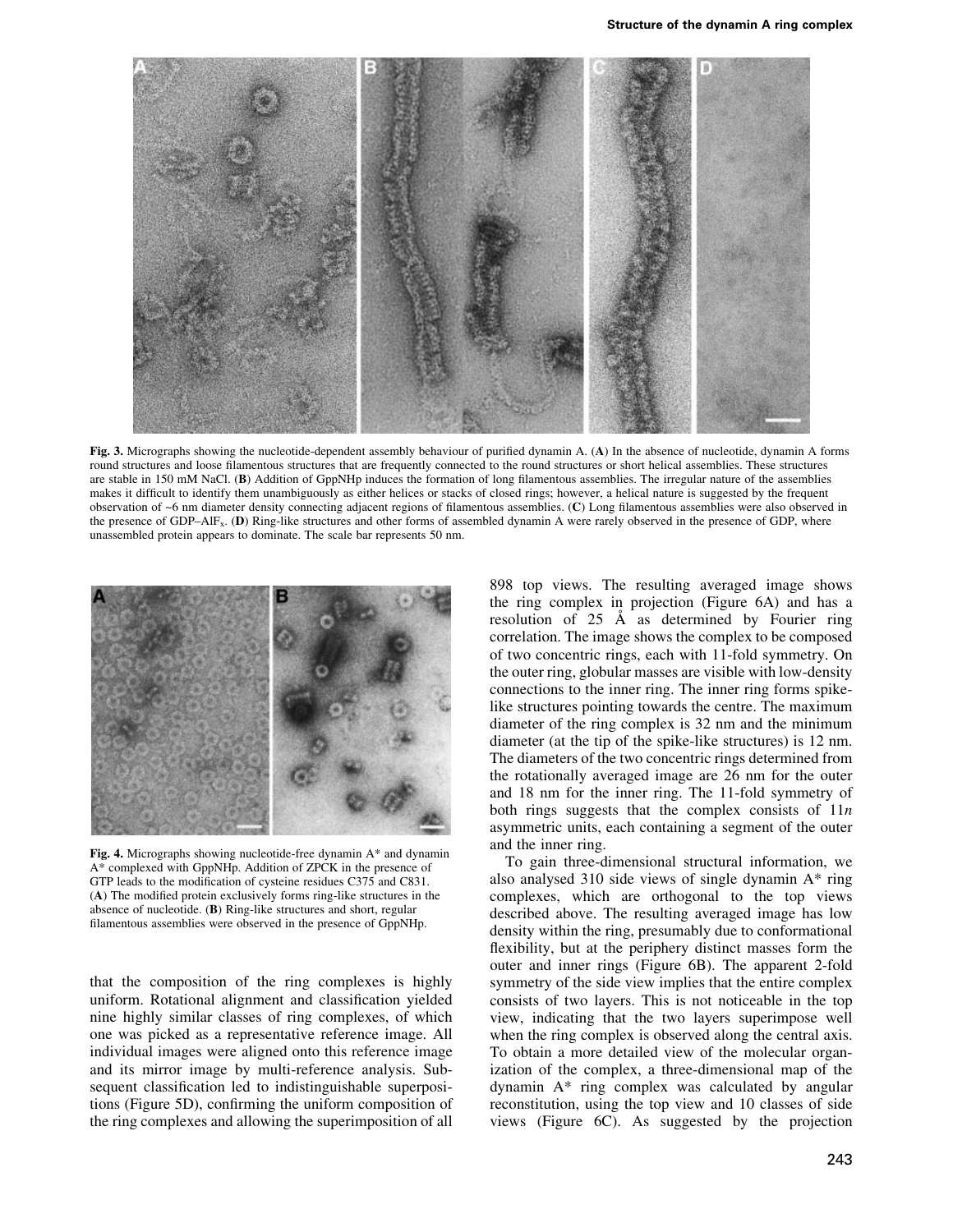

Fig. 5. Symmetry analysis of 898 top views of the dynamin A\* ring complex. (A) Four original images from the data set as picked from the digitized micrograph are shown. (B) Four of the 90 classes obtained after multivariate statistical analysis classification of the centred top views are shown. The two concentric rings and their 11-fold symmetry become noticeable. (C) The first four eigenimages of the analysis are shown. The first one resembles the total average of the data set (van Heel, 1989), the two subsequent eigenimages (identical symmetric wave patterns  $90^{\circ}$  out of phase) illustrate the most important difference between the individual images, that is a rotational misalignment of an 11-fold symmetric component. No further symmetry is obvious from the following eigenimages, indicating a uniform composition of the ring complexes.  $(D)$  The four final classes of aligned images are shown. The lack of significant differences allows all images to be superimposed (see Figure 6A). Same scale in  $(A)$ –(D); the scale bar represents 10 nm.

structures, the ring complex is organized as a double layer, with each layer containing an 11-fold symmetric inner and outer ring. The entire complex is thus composed of 22 asymmetric units, each forming a segment of the outer and inner ring of one layer. The asymmetric units facing each other in the two layers form spike-like structures and thus appear to form a functional dimer, which may represent the building block of the dynamin A ring complex. When contoured assuming that each asymmetric unit corresponds to a single dynamin A monomer (total mol. wt  $22 \times 96$  kDa = 2.1 MDa), the molecular envelope of the complex exhibits a reasonable packing density (Figure 6C).

## Dynamin A\* in the presence of GppNHp

Addition of GppNHp to nucleotide-free dynamin A\* induced changes in the diameter of some of the ring complexes and formation of short, tightly packed filamentous assemblies with an inter-ring spacing of  $\sim 10$  nm (Figure 4B). To elucidate the conformational changes associated with binding of GppNHp to dynamin A\*, 954 top views of ring-like structures were selected for single

individual images the ring-like structures showed noticeable diameter variation (Figure 7A). The eigenimage analysis confirmed diameter variations to be the main inter-image variations. After classification, four ring-like structures of different diameters were used together with their mirror images as references to align all images, which were then grouped into eight classes (Figure 7B). The structural images thus obtained differ not only in diameter, but also in the level of structural detail displayed. The ring complex with the largest diameter (class 1) is well defined throughout, but with decreasing diameter (from class 1 to class 8) the distinction between the inner and outer ring diminishes and becomes blurred over an increasing angular segment of the smaller ring-like structures. These gradual changes suggest that the large ring complexes (class 1) can reorganize to form smaller ringlike structures (classes 2–8), or vice versa. As nucleotidefree dynamin A\* ring complexes more closely resemble the structure in class 1 than that in class 8, binding of GppNHp appears to induce the formation of small ringlike structures.

particle analysis as described above. Even at the level of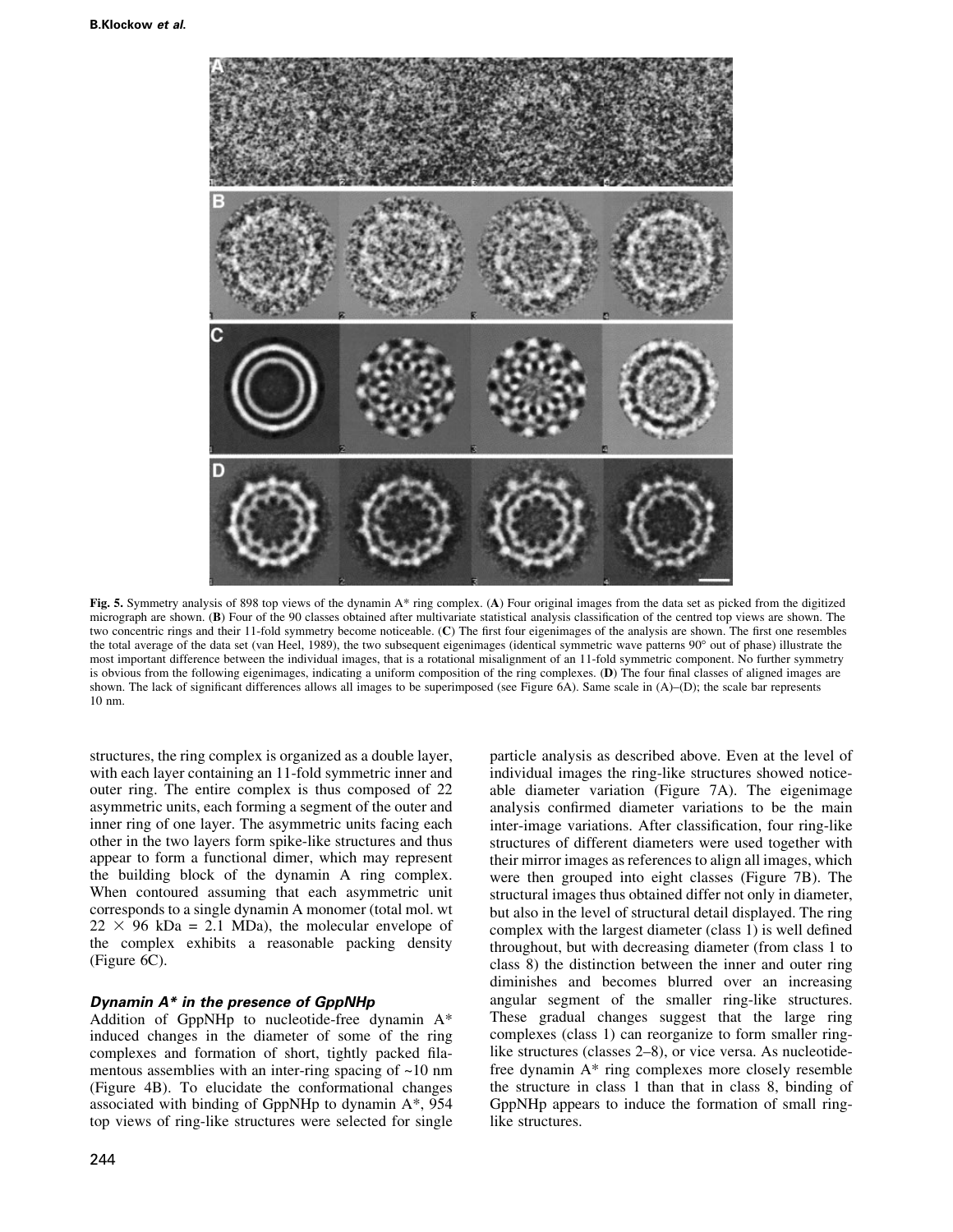

Fig. 6. Averaged images of top and side views lead to the three-dimensional map of the nucleotide-free dynamin A\* ring complex. (A) Averaged image of all 898 top views of nucleotide-free dynamin A\* ring complexes at 25 Å resolution. The two concentric rings have an 11-fold symmetry. The inner and outer rings have averaged diameters of 18 and 26 nm, respectively. The inner ring forms spike-like structures towards the centre. (B) Averaged image of all 310 side views of nucleotide-free dynamin A\* ring complexes. The side view has approximate 2-fold and mirror symmetry, and shows that the ring complex consists of two layers. At the periphery, the outer and inner ring are visible. (C) Three-dimensional map of the nucleotide-free dynamin  $A^*$  ring complex reconstructed from top and side views. The scale bars in  $(A)$ – $(C)$  all represent 10 nm.

We addressed this hypothesis by separate analysis of large and small ring complexes, using either the 184 images in the class with the largest diameter (Figure 7B, class 1) or the 188 images of ring complexes in the three similar classes with the smallest diameters (Figure 7B, classes 6–8). The resulting averaged image of large diameter ring complexes (Figure 7C) has inner and outer diameters of 26 and 18 nm, respectively, identical to those of the nucleotide-free ring complex. The averaged image of small diameter ring-like structures (Figure 7D) has diameters of 21 and 15 nm, respectively, demonstrating that these assemblies have constricted  $\sim$ 20% upon GppNHp binding. Neither the averaged image (Figure 7D) nor the eigenvector analysis (data not shown) revealed any rotational symmetry for the small ring-like structures, whereas eigenvector analysis revealed 11-fold symmetry for the large ring complexes (Figure 7C). Moreover, as expected from the small-diameter class averages, in the averaged image of the small ring-like structures the distinction between the inner and outer rings is blurred over a small angular segment of the otherwise well defined averaged image (Figure 7D, arrowhead). These observations indicate that the two averaged images represent differently organized structures and suggest that the large ring complex represents a single well-defined structure, whereas the small ring-like structures are likely to be averaged images of top views through short helices that are structurally heterogeneous. As a result, in the small ring-like structures, rotational symmetry could be blurred and structural details lost during alignment due to imperfect superposition. In addition, the end of a helix might be conformationally labile and thus contribute to

blurring upon image averaging. Such conformational variability is indeed observed in some individual images, where the end of the protein strand becomes visible (Figure 7A). Taken together, the analysis of the top views shows a clear reorganization and associated constriction of the dynamin A\* ring complex upon binding of GppNHp.

## **Discussion**

Here we provide biochemical and morphological evidence that dynamin A is a fast GTPase, binds to membranes and forms macromolecular assemblies in a nucleotide-dependent fashion similar to those observed for dynamin-1, although dynamin A assemblies display a somewhat higher stability in the presence of salt. In good agreement with work on other dynamin-related proteins, our results support the notion that the PH domain and the PRD are not essential for oligomerization and lipid binding, or can be functionally replaced by other domains. Based on sedimentation experiments with DLP1 (also referred to as DRP1, DVLP, Dymple and HdynIV), Shin et al. (1999) first suggested that dynamin-related proteins lacking both a PH domain and a PRD form structures similar to those formed by dynamin-1. DLP1 and ADL2 were recently shown to assemble in macromolecular structures in a nucleotide-dependent manner (Kim et al., 2001; Smirnova et al., 2001). In addition, DLP1 was shown to bind and tubulate lipid membranes (Yoon et al., 2001). Finally, in the presence of PtdSer, purified dynamin-1 lacking the PRD was shown to form helical tubes that are better ordered than those formed by the full-length protein (Zhang and Hinshaw, 2001).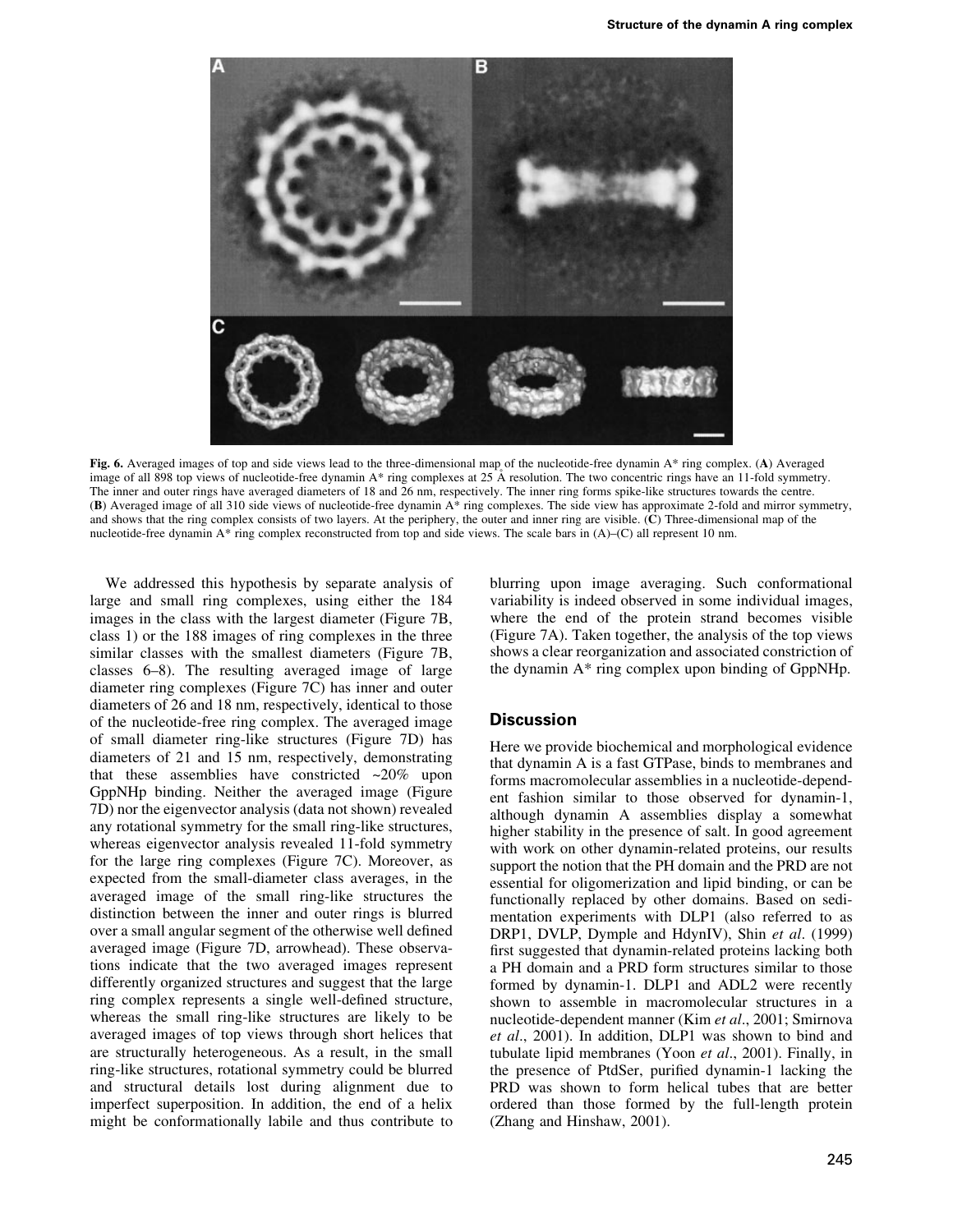

Fig. 7. Diameter variation of the dynamin A ring complex in the presence of GppNHp. (A) Four individual images as picked from the micrograph are shown. Note the varying diameters of the displayed ring-like structures. (B) Nine hundred and fifty-four aligned top views of the dynamin A ring complex in the presence of GppNHp are grouped into eight classes by multivariate statistical analysis and classification to visualize the diameter variations. Note that a segment in which inner and outer rings are blurred increases as the diameter decreases. (C) Averaged image of 184 top views of ring complexes with large diameter (Figure 7B, class 1). The inner and outer rings have averaged diameters of 18 and 26 nm, respectively. An 11-fold rotational symmetry was detected by eigenvector analysis. (D) Averaged image of 188 top views of ring complexes with small diameter (Figure 7B, classes 6±8), presumably short, constricted helices (see text). The inner and outer rings have averaged diameters of 15 and 21 nm, respectively. No rotational symmetry was detected by eigenvector analysis, and structural details such as the spike-like structures are not visible. A small segment remains blurry (arrowhead). The scale bars in  $(A)$ – $(D)$  all represent 10 nm.

Detailed analysis shows that the rings and filamentous assemblies formed by dynamin A and dynamin A\* resemble those formed by dynamin-1 (Hinshaw and Schmid, 1995; Hinshaw, 1999). The periphery of the side views of the dynamin A\* ring complex is strikingly similar to the T-shaped repeat of dynamin-1 bound to lipid (Hinshaw, 1999; Zhang and Hinshaw, 2001). The threedimensional structure of the complexes of both dynamin A\* and dynamin-1 support the idea that the complexes are assembled from dimers. The formation of the macromolecular assemblies from dimers is also in agreement with biochemical studies showing that dynamins form dimers and tetramers in solution (Carr and Hinshaw, 1997; Muhlberg et al., 1997; Binns et al., 1999; Shin et al., 1999). Oligomerization appears to be a general feature of the GTPases of the dynamin family: the Mx proteins exist predominantly as trimers in solution (Melén et al., 1992) and the more distantly related hGBP1 can form monomers, dimers and tetramers depending on its nucleotide state (Prakash et al., 2000). Furthermore, oligomerization to helical arrays has been observed in vitro for murine Mx proteins and phragmoplastin from soybean (Nakayama et al., 1993; Zhang et al., 2000).

The effects of the modification of dynamin A at residues C375 and C831 by the protease inhibitor ZPCK were first noticed when electron micrographs of negatively stained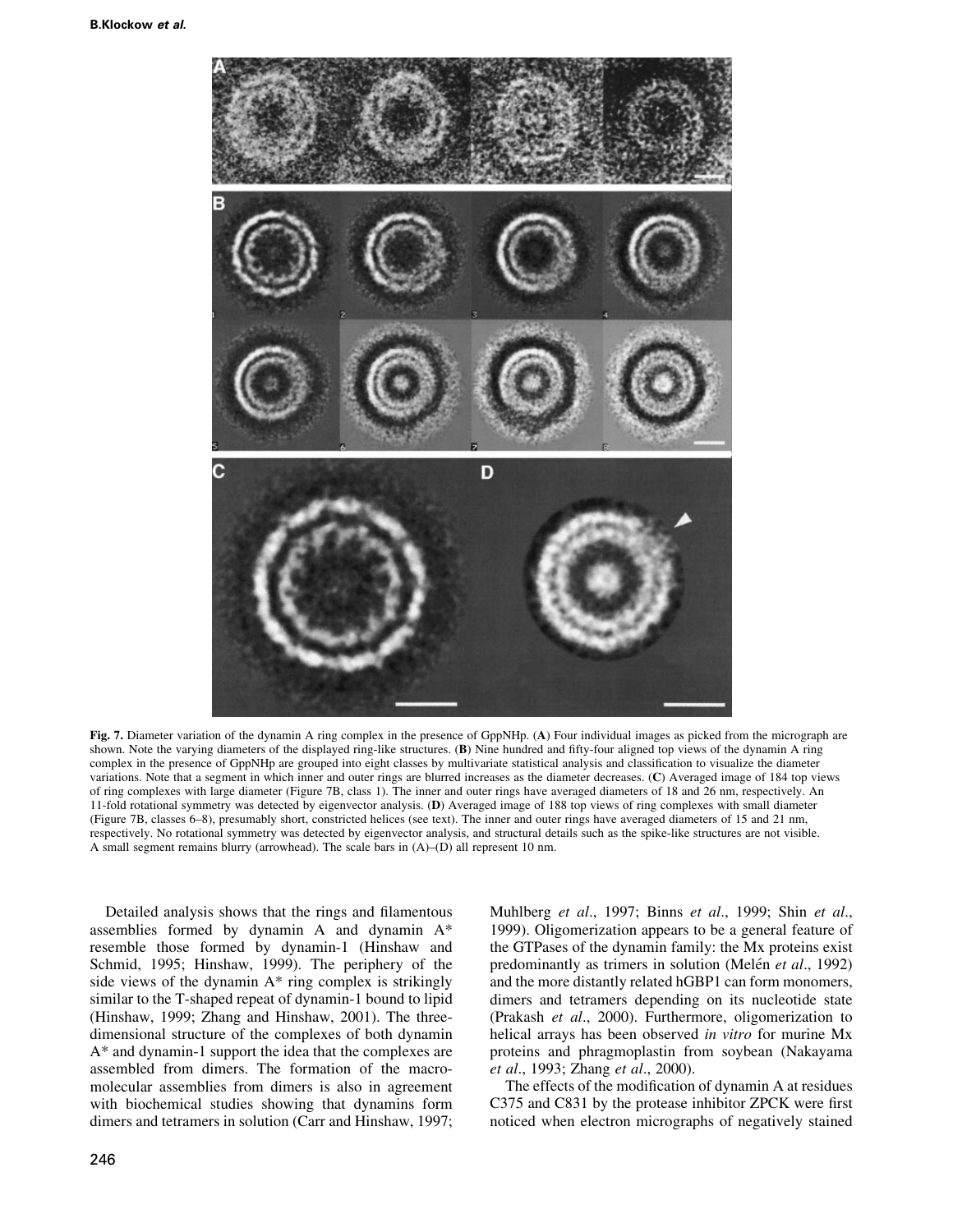protein that was purified in the presence and absence of ZPCK were compared. Residues C375 and C831 are located in the middle domain and GED, respectively. This suggests a role for these domains in dynamin assembly, consistent with results obtained for the assembly of dynamin-1 (Muhlberg et al., 1997; Okamoto et al., 1999; Smirnova et al., 1999) and DLP1 (Shin et al., 1999). The modifications at these sites appear to favour assembly of rings with zero pitch. As a result, the variable ring-like structures formed by unmodified protein are stabilized as homogeneous, 11-fold symmetric ring complexes of dynamin A\* that are well suited to structural analysis.

In general, dynamin A\* appears to offer a promising model for structural studies of dynamin function, given the homogeneity of the various molecular assemblies observed and its ability to reproduce important conformational changes of the native protein upon binding of nucleotide triphosphates. The similarity in the diameter and gross morphology of the dynamin A and dynamin A\* ring-like structures suggests that the chemical modification only moderately affects the pitch and curvature of the radial packing interactions, permitting formation of a closed, symmetric ring complex. Furthermore, the GTPdependent conformational changes of dynamin A\* (increase in pitch, constriction, tendency to stack) correspond qualitatively to the changes observed in unmodified protein. Consistent with this, dynamin A\* displayed a fast rate of GTP-turnover. However, GDP-binding affinity appeared to be greatly reduced by the covalent modification, and electron microscopic visualization showed that the dynamin A\* ring complexes persist in the presence of GDP or after complete hydrolysis of GTP (data not shown), in contrast to dynamin A complexes (Figure 3D). Presumably, GDP binding is coupled to an obligate conformational change that disrupts the radial subunit packing interactions in the native protein (Figure 8D). In the dynamin  $A^*$  ring complex, these packing interactions appear to be more energetically favourable than the GDP binding interaction, rendering the complex resistant to GDP-driven disassembly.

Upon addition of GppNHp to dynamin A\*, some of the ring complexes undergo conformational changes that appear to involve both ring constriction and an increase in helical pitch, leading to the formation of structurally heterogeneous ring-like structures. This tightening of the ring diameter and/or helix formation requires a reorganization of the ring complex that leads to the loss of its 11-fold symmetry. A similar reorganization is observed for the assembly of tobacco mosaic virus (reviewed in Klug, 1999), in which a ring complex of two concentric rings in two layers, each comprising 17 monomers, reorganizes upon viral RNA binding into a helix of 16.33 monomers per turn. Reorganization of the tobacco mosaic virus assembly is strongly pH- and ionic strengthdependent, leading to the presence of ring complexes, stacks of ring complexes and short helices.

The fact that not all dynamin A\* ring complexes undergo the conformational change upon addition of saturating concentrations of GppNHp suggests that the closed ring, zero pitch structure is highly stable and therefore kinetically trapped. This interpretation is consistent with the observation that the rings are not disrupted



Fig. 8. Model of the mechanochemical cycle of dynamin A. The equilibrium between the different assembly states is highly nucleotide dependent. (A) In the absence of nucleotide, dynamin A forms strings of density ~6 nm in diameter and round structures with a diameter of 32 nm. Modification by ZPCK stabilizes a uniform ring complex suitable for structural analysis. (B) Addition of GppNHp or GTP induces helix formation. (C) GTP hydrolysis is associated with a conformational change that leads to the disruption of contacts within the dynamin helix and ultimately to the dissociation into dimers in the GDP-bound state (D). The conformational changes upon GTP binding and GTP hydrolysis could cause constriction and stretching of the helix. Phosphate release appears to initiate helix disassembly. An increase in helical pitch has been predicted to occur, based on theoretical considerations (Kozlov, 1999) and was directly observed in the case of dynamin-1 (Stowell et al., 1999; Marks et al., 2001).

by concentrations of NaCl (300 mM) known to disrupt dynamin-1 assemblies (Shpetner and Vallee, 1989).

Binding of GppNHp to dynamin A leads to the formation of long but irregular filamentous assemblies. This is in agreement with the reported self-assembly of dynamins in the presence of GTP analogues (Takei et al., 1995, 1998; Carr and Hinshaw, 1997). Addition of GppNHp to dynamin  $A^*$  also leads to the formation of filamentous structures, indicating that nucleotide binding induces a further conformational change that favours axial packing interactions. The inter-ring spacing is larger than in other nucleotide states (see below). The filament diameters of ~30 nm suggests that they might be formed, at least in part, from unconstricted ring complexes assembled into stacks. Such stacking could reflect the high stability of the dynamin A\* ring complex: the fact that the ring complexes are preformed in the absence of nucleotide could kinetically favour stack formation over helix formation upon addition of GppNHp. These stacks might be a constrained state stabilized by both intra- and inter-ring interaction, whereas single ring complexes are subject to only the intra-ring interaction. The absence of inter-ring interactions allows the single rings to reorganize and constrict, as seen in the top views (Figure 7B). Constriction is also seen in side views of the unmodified protein (Figure 3B). The conformational changes that follow GppNHp binding to dynamin A and dynamin A\* appear to stabilize additional dynamin-dynamin interactions, leading to stack or helix formation and reorganization to a more constricted helix. These conformational changes may be reflected in nucleotide-dependent differences in the susceptibility of dynamin A\* to proteolysis by trypsin and our observation that the ZPCK-induced modification occurred only in the presence of GTP (data not shown).

Our results add new insight into the mechanism of dynamin action. They show that both mechanisms pro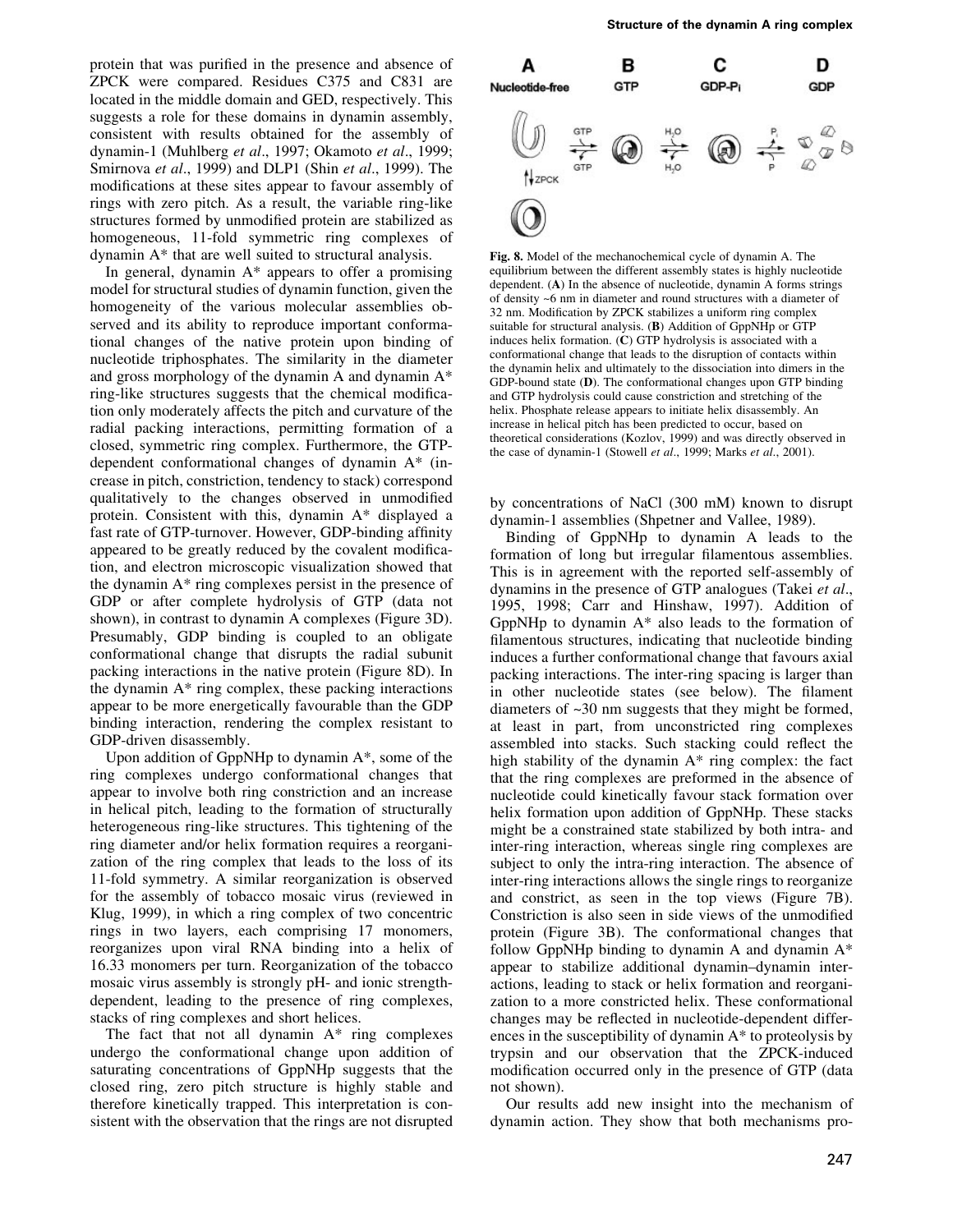posed for mechanochemical action of dynamins, i.e. tightening and stretching of the helix, do occur as part of the dynamin A GTPase cycle and may contribute to membrane fission (Figure 8). Previously, Sweitzer and Hinshaw (1998) demonstrated in vitro that human dynamin-1 can deform lipids to tubes in the absence of nucleotide by self-assembling around the lipid membrane into a helix 50 nm in diameter. Addition of GTP transformed most of those tubes into coated vesicles, but several tubes, constricted to 40 nm, remained. These constricted tubes were interpreted to have undergone GTP hydrolysis and to be precursors of vesicles (Sweitzer and Hinshaw, 1998). In contrast, our results provide evidence that helix tightening may already be triggered by the binding of GTP, i.e. in the absence of hydrolysis (Figure 7).

Since membrane fission is unlikely to be achieved by the 20% constriction we observe upon GppNHp binding, subsequent conformational changes are required (Kozlov, 1999). Indeed, experimental data show that helix formation around lipid tubes is not sufficient for fission, but that GTP hydrolysis is required as well (Takei et al., 1995, 1998; Sweitzer and Hinshaw, 1998; Marks et al., 2001). Consequently, dynamin is expected to sever the bound lipid tube during the conformational change associated with GTP hydrolysis. Theoretical considerations suggest an increase in pitch to be responsible for disruption of the membrane (Kozlov, 1999) (Figure 8C). Helix stretching upon GTP hydrolysis was experimentally observed in vitro for dynamin-1 on artificial lipid nanotubes (Stowell *et al.*, 1999). The use of preformed, rigid nanotubes precludes the observation of constriction and vesiculation, but permitted measurement of a 9 nm increase in pitch (from 11 to 20 nm). For dynamin A\*, a distinct increase in interring spacing (from 10 nm to an irregular spacing of  $\sim$ 12 nm) was observed when the tight stacks in the GppNHp-bound state were compared with the less regular filamentous assemblies in other nucleotide states (data not shown). Similar but structurally less well defined transitions were also observed with the unmodified protein (Figure 3).

Most likely, further details will have to be considered to understand fully the in vivo mechanism of membrane fission, such as changes in lipid composition (Schmidt et al., 1999; Weigert et al., 1999) and lipid-protein interaction. The lipid contact is likely to be mediated by the spike-like structures at the inside of the dynamin A\* ring complex, ideally situated to penetrate and perforate the lipid layer upon ring assembly. Experimental data show that dynamin-1 indeed inserts into a lipid layer (Burger et al., 2000). The degree of penetration is most pronounced in the presence of negatively charged lipids (Burger et al., 2000), adding another level of regulation for dynamin action. Taken together, the mechanism of membrane disruption by dynamins appears to combine lipid constriction and even penetration prior to GTP hydrolysis, followed by major conformational changes upon GTP hydrolysis that lead to membrane disruption. This model agrees with a recent theoretical approach suggesting that the combination of tightening and stretching of the dynamin helix plus a change in the spontaneous curvature of the neck membrane leads to the collapse of the neck membrane and subsequent fission (Kozlov, 2001). Dynamin disassembly is expected to occur in the

GDP-bound state (Figure 8D), as suggested by the absence of large assemblies in negatively stained electron microscope preparations (Figure 3D). Spontaneous GDP dissociation and subsequent GTP binding reactivates dynamin to actively contribute to membrane fission.

The proposed model can now be tested in *D.discoideum*. Cell lines in which the dymA gene was deleted by homologous recombination have been generated (Wienke et al., 1999). These cell lines will be used for complementation studies and the production of mutant forms of the protein for further functional and structural analysis in vitro. Elucidation of the molecular contacts in dynamin assemblies will be crucial for understanding the role of the protein in vesicle formation. We are now working towards this goal by combining a three-dimensional reconstruction of the highly ordered dynamin A\* ring complex with the X-ray crystallographic structure of the dynamin A monomer. A  $2.3 \text{ Å}$  resolution structure of the dynamin A GTPase domain has recently been determined (Niemann et al., 2001).

# Materials and methods

### Reagents

Nucleotides and buffer reagents were purchased from Sigma (Deisenhofen, Germany), lipids from Waco (Osaka, Japan) or Avanti Polar Lipids (Alabaster), and PIP-strips™ from Echelon Research Laboratories (Salt Lake City, UT).

#### Protein expression and purification

Dynamin A overproducing cell line HDM21 was grown in 5 l flasks containing 2.5 l HL-5C. The flasks were incubated on gyratory shakers at 180 rpm at 21°C. Cells were harvested at a density of  $-4-6 \times 10^6$  cells/ml by centrifugation for 7 min at 2700 rpm in a Beckman J-6 centrifuge and washed once in phosphate buffered saline. The wet weight of the resulting cell pellet was determined. Typically, 30-35 g were obtained from a 15 l shaking culture. The cells were resuspended in 15 vols Tris-EDTA buffer (TEB) containing 50 mM Tris-HCl pH 8, 2.5 mM EDTA, 1 mM DTT, 5 mM benzamidine, 2 mM N-CBZ-Pro-Ala, 2 µg/ml pepstatin A, 100 µg/ ml N-tosyl-L-lysine chloromethyl ketone (TLCK),  $80 \mu g/ml$  N-tosyl-Largininemethylester (TAME), 5 µg/ml leupeptin, 0.1 mM phenylmethylsulfonyl fluoride. Cell lysis was achieved by the addition of 15 vols of TEB containing 1% Triton X-100 and incubation on ice for 30 min. After centrifugation (30 000  $g$ , 1 h), the recombinant protein remained in the pellet. The pellet was washed with TEB and centrifuged as before. The recombinant protein was released into the supernatant by extraction of the resulting pellet with 1.5 vols TEB buffer containing 5 mM GTP, 7 mM  $MgCl<sub>2</sub>$  and 300 mM NaCl. After centrifugation (20 000 g, 20 min), the supernatant was dialysed against TEB containing 50 mM NaCl and purified by use of a column packed with Fractogel TSK DEAE-650(S) (Merck, Darmstadt, Germany) connected to an FPLC system. The protein had a purity of >95% judged from Coomassie-stained SDS polyacrylamide gels. Dynamin  $A^*$  was purified using the same protocol, except for the addition of 100 µg/ml ZPCK to the lysis and GTP extraction buffers and the absence of DTT in these buffers.

#### Preparation of protein-free liposomes

Small unilamellar liposomes were prepared as described by Otter-Nilsson et al. (1999). The lipid mixture consisted of 41 mol% phosphatidyl choline, 18 mol% phosphatidyl ethanolamine, 13.5 mol% phosphatidylinositol, 13.5 mol% phosphatidic acid, 5 mol% PtdSer, 4.5 mol% phosphatidylinositol phosphate (PtdInsP) and 4.5 mol% phosphatidylinositol bisphosphate ( $PtdInsP_2$ ). Lipid solutions were transferred to 10 ml glass vials and dried under a gentle stream of nitrogen. Lipid films were resuspended by vortexing in buffer (20 mM HEPES-KOH pH 7.2, 100 mM KCl,  $1 \text{ mM } MgCl<sub>2</sub>$ ) to a final concentration of 1.0 mM. After 10 rapid freeze-thaw cycles (30 s in liquid nitrogen, 30 s in a 37°C water bath and 5 s vortexing), liposomes with an average size of 400 nm were formed by extrusion with a handheld extrusion apparatus (Lipofast, Avestin) through 400 nm polycarbonate filters (21 passages). Freshly prepared liposomes were stored at 4°C and used within 24 h.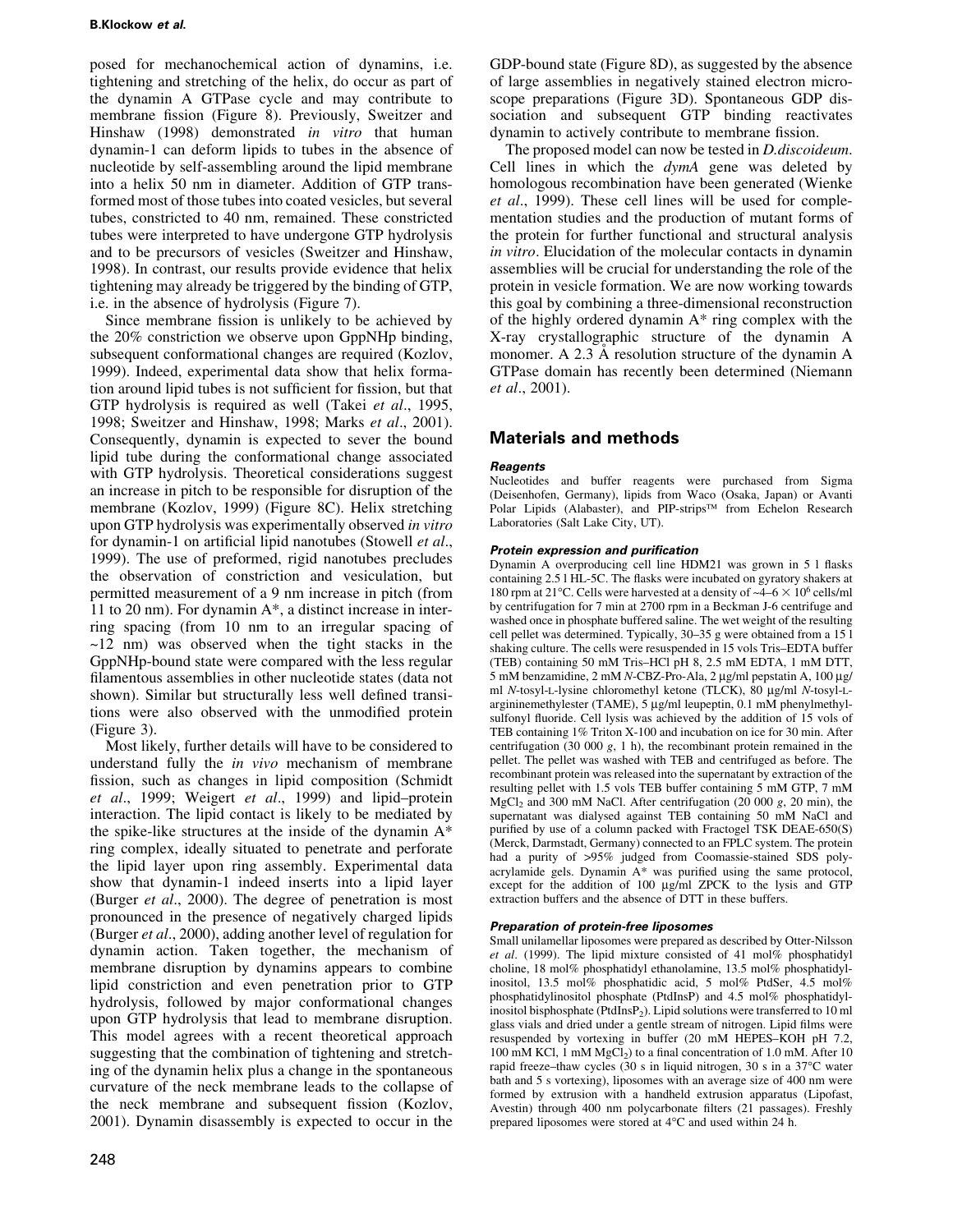#### Transmission electron microscopy

One micromolar (~0.1 mg/ml) nucleotide-free dynamin A in buffer  $EM<sub>150</sub>$  (50 mM Tris-HCl pH 8, 150 mM NaCl, 1 mM MgCl<sub>2</sub>) was incubated with either  $EM_{150}$ , 1 mM GppNHp, or 1 mM GDP + 1 mM AlCl<sub>3</sub> + 10 mM NaF (for generation of AlF<sub>x</sub>) or 1 mM GDP for 10 min at room temperature or 20 h on ice. Alternatively, 1  $\mu$ M dynamin A in buffer  $EM<sub>150</sub>$  was incubated with 1 mM GTP until GTP was completely hydrolysed to GDP and was subsequently incubated with buffer or 1 mM AlCl<sub>3</sub> + 10 mM NaF. One millimolar nucleotide is >10-fold higher than  $K_M$  for GTP (68 µM). We applied a 5 µl sample to freshly glowdischarged carbon-coated grids, stained with 1% uranyl acetate, and observed the protein at 120 kV at 51 200-fold magnification in a Philips Tecnai F20 or at 80 kV at 46 400-fold magnification on a Philips EM 400T. Electron micrographs were recorded under low-dose conditions at an underfocus of  $\sim 0.6$  µm and their quality was assessed by optical diffraction.

#### Image analysis

Micrographs were digitized on a Zeiss SCAI scanner with a  $7 \mu m$  pixel size. Groups of  $2 \times 2$  pixels were averaged, corresponding to a pixel size of  $2.7$  and  $3.0$  Å on the specimen. Images were analysed using the IMAGIC-5 software system (Imagic Science Software GmbH, Berlin, Germany) (van Heel et al., 1996).

Well-defined particles were selected interactively, band-pass filtered and aligned using a reference-free alignment as described by Dube et al. (1993). The images were centred by translational alignment relative to a rotationally averaged sum and subjected to multivariate statistical analysis (MSA) classification with 10 images/class to check homogeneity and discard bad images (to increase the quality of the symmetry analysis, the datasets were enlarged by adding nine rotationally randomized images per original image). The eigenimages obtained during MSA classification were analysed to detect rotational symmetry. The class averages were rotationally aligned against each other and classified by MSA into four to 20 classes to obtain the references. When 11-fold rotational symmetry was present, the reference was 11-fold rotational averaged. All individual images were aligned onto the references and their mirror images by multireference alignment. This step was followed by MSA classification. When the obtained classes were similar, the total sum was used as the final averaged image, without imposing rotational symmetry.

The three-dimensional structure was calculated using the averaged top view and 10 classes of side views and imposing 11-fold rotational symmetry. Euler angle assignment was done by angular reconstitution (Schatz et al., 1995; Serysheva et al., 1995; van Heel et al., 1996) using the IMAGIC-5 software system (Imagic Science Software GmbH).

#### Sedimentation assay

Lipid vesicles were made by evaporating chloroform in a speedvac and resuspending the dry lipids in water at 1 mg/ml by extensive sonication. Two micromolar  $(-0.2 \text{ mg/ml})$  dynamin A in EM<sub>150</sub> buffer (50 mM Tris-HCl pH 8, 150 mM NaCl, 1 mM  ${ {\rm MgCl}_2})$  was incubated with either 1 mM nucleotide (GDP, GDP-AlF<sub>x</sub>, GTP, GppNHp or GTP- $\gamma$ S) or 0.1 mg/ml lipid vesicles (PtdSer or PtdEth) for 10 min at room temperature. Samples were centrifuged at 100 000 g (48 000 rpm in a Beckman RP100 AT3 rotor) for 10 min at  $4^{\circ}$ C. Supernatant (25 µl) and pellet (resuspended in 25  $\mu$ l EM<sub>150</sub>) were analysed by SDS-PAGE and stained with Coomassie Blue.

#### GTPase assays

All GTPase assays were performed at  $20^{\circ}$ C. In a quenched flow apparatus (Kintec) 2–80  $\mu$ M dynamin A in buffer EM<sub>150</sub> was rapidly mixed with 800  $\mu$ M GTP including 20 nCi/ml [ $\gamma$ -32P]GTP (Amersham). After reaching steady state, the reaction was stopped at different time points by quenching with 1 M HClO<sub>4</sub>. Following neutralization with 8 M KOAc, samples were centrifuged in a table centrifuge for 2 min at maximum speed and 1.5 µl of the supernatant was applied to a polyethyleneimine cellulose thin-layer chromatography layer (Cellulose MN 300 PEI, Macherey-Nagel). Separation of  $[\gamma^{-32}P]$ phosphate and  $[\gamma^{-32}P]GTP$ was achieved using 350 mM KH<sub>2</sub>PO<sub>4</sub> pH 3.4, as mobile phase. [ $\gamma$ <sup>-32</sup>P]phosphate and [ $\gamma$ <sup>-32</sup>P]GTP were quantified by a phosphoimager (BAS 650, Fuji). In addition, analytical separation of nucleotides was carried out by reversed-phase HPLC on a C18-column in 100 mM K2HPO4/KH2PO4 pH 6.5, 10 mM tetrabutylammonium bromide and 7.5% acetonitrile as described previously (Tucker et al., 1986), using a UV absorption detector at 254 nm.

### Acknowledgements

We thank Helga Clasen for expert technical assistance, Marin van Heel for helpful advice with single particle analysis, B.Brügger and F.T.Wieland for help and advice with liposome preparation and lipid interaction assays, A.Schlosser and W.Lehmann for mass spectrometry, F.Jon Kull for stimulating discussion and Kenneth C.Holmes for support. The Boehringer Ingelheim Fonds supported B.K. and H.H.N.

#### References

- Binns,D.D., Barylko,B., Grichine,N., Atkinson,M.A., Helms,M.K., Jameson,D.M., Eccleston,J.F. and Albanesi,J.P. (1999) Correlation between self-association modes and GTPase activation of dynamin. J. Protein Chem., 18, 277-290.
- Burger,K.N.J., Demel,R.A., Schmid,S.L. and de Kruijff,B. (2000) Dynamin is membrane-active: lipid insertion is induced by phosphoinositides and phosphatidic acid. Biochemistry, 39, 12485±12493.
- Carr,J.F. and Hinshaw,J.E. (1997) Dynamin assembles into spirals under physiological salt conditions upon the addition of GDP and  $\gamma$ phosphate analogues. J. Biol. Chem., 272, 28030-28035.
- Dube,P., Tavares,P., Lurz,R. and van Heel,M. (1993) The portal protein of bacteriophage SPP1: a DNA pump with 13-fold symmetry. EMBO J., 12, 1303-1309.
- Hill,E., van der Kaay,J., Downes,C.P. and Smythe,E. (2001) The role of dynamin and its binding partners in coated pit invagination and scission. J. Cell Biol., 152, 309-324.
- Hinshaw,J.E. (1999) Dynamin spirals. Curr. Opin. Struct. Biol., 9, 260±267.
- Hinshaw,J.E. and Schmid,S.L. (1995) Dynamin self-assembles into rings suggesting a mechanism for coated vesicle budding. Nature, 374, 190±192.
- Jeong,M.J., Yoo,J., Lee,S.S., Lee,K.I., Cho,A., Kwon,B.M., Moon,M.J., Park,Y.M. and Han,M.Y. (2001) Increased GTP-binding to dynamin II does not stimulate receptor-mediated endocytosis. Biochem. Biophys. Res. Commun., 283, 136-142.
- Katti,M.V., Sami-Subbu,R., Ranjekar,P.K. and Gupta,V.S. (2000) Amino acid repeat patterns in protein sequences: their diversity and structural-functional implications. Protein Sci., 9, 1203-1209.
- Kim,Y.W., Park,D.S., Park,S.C., Kim,S.H., Cheong,G.W. and Hwang,I.  $(2001)$  Arabidopsis dynamin-like 2 that binds specifically to phosphatidylinositol 4-phosphate assembles into a high-molecular weight complex in vivo and in vitro. Plant Physiol., 127, 1243-1255.
- Klug,A. (1999) The tobacco mosaic virus particle: structure and assembly. Philos. Trans. R. Soc. Lond. B Biol. Sci., 354, 531-535.
- Kosaka,T. and Ikeda,K. (1983) Reversible blockage of membrane retrieval and endocytosis in the garland cell of the temperaturesensitive mutant of Drosophila melanogaster, shibire<sup>ts1</sup>. J. Cell Biol., 97, 499-507.
- Kozlov,M.M. (1999) Dynamin: possible mechanism of "Pinchase" action. Biophys. J.,  $77,604-616$ .
- Kozlov,M.M. (2001) Fission of biological membranes: interplay between dynamin and lipids. Traffic, 2, 51-65.
- Marks,B., Stowell,M.H.B., Vallis,Y., Mills,I.G., Gibson,A., Hopkins, C.R. and McMahon,H.T. (2001) GTPase activity of dynamin and resulting conformation change are essential for endocytosis. Nature, 410, 231-235.
- McNiven,M.A., Cao,H., Pitts,K.R. and Yoon,Y. (2000) The dynamin family of mechanoenzymes: pinching in new places. Trends Biochem. Sci., 25, 115-120.
- Melén,K., Ronni,T., Broni,B., Krug,R.M., von Bonsdorff,C.-H. and Julkunen,L. (1992) Interferon-induced Mx proteins form oligomers and contain a putative leucine zipper. J. Biol. Chem., 267, 25898±25907.
- Muhlberg,A.B., Warnock,D.E. and Schmid,S.L. (1997) Domain structure and intramolecular regulation of dynamin GTPase. EMBO J., 16, 6676±6683.
- Nakayama,M., Yazaki,K., Kusano,A., Nagata,K., Hanai,N. and Ishihama,A. (1993) Structure of mouse Mx1 protein. Molecular assembly and GTP-dependent conformational change. J. Biol. Chem., 268, 15033±15038.
- Niemann,H.H., Knetsch,M.L.W., Scherer,A., Manstein,D.J. and Kull,F.J. (2001) Crystal structure of a dynamin GTPase domain in both nucleotide-free and GDP-bound forms. EMBO J., 20, 5813-5821.
- Okamoto,P.M., Tripet,B., Litowski,J., Hodges,R.S. and Vallee,R.B.